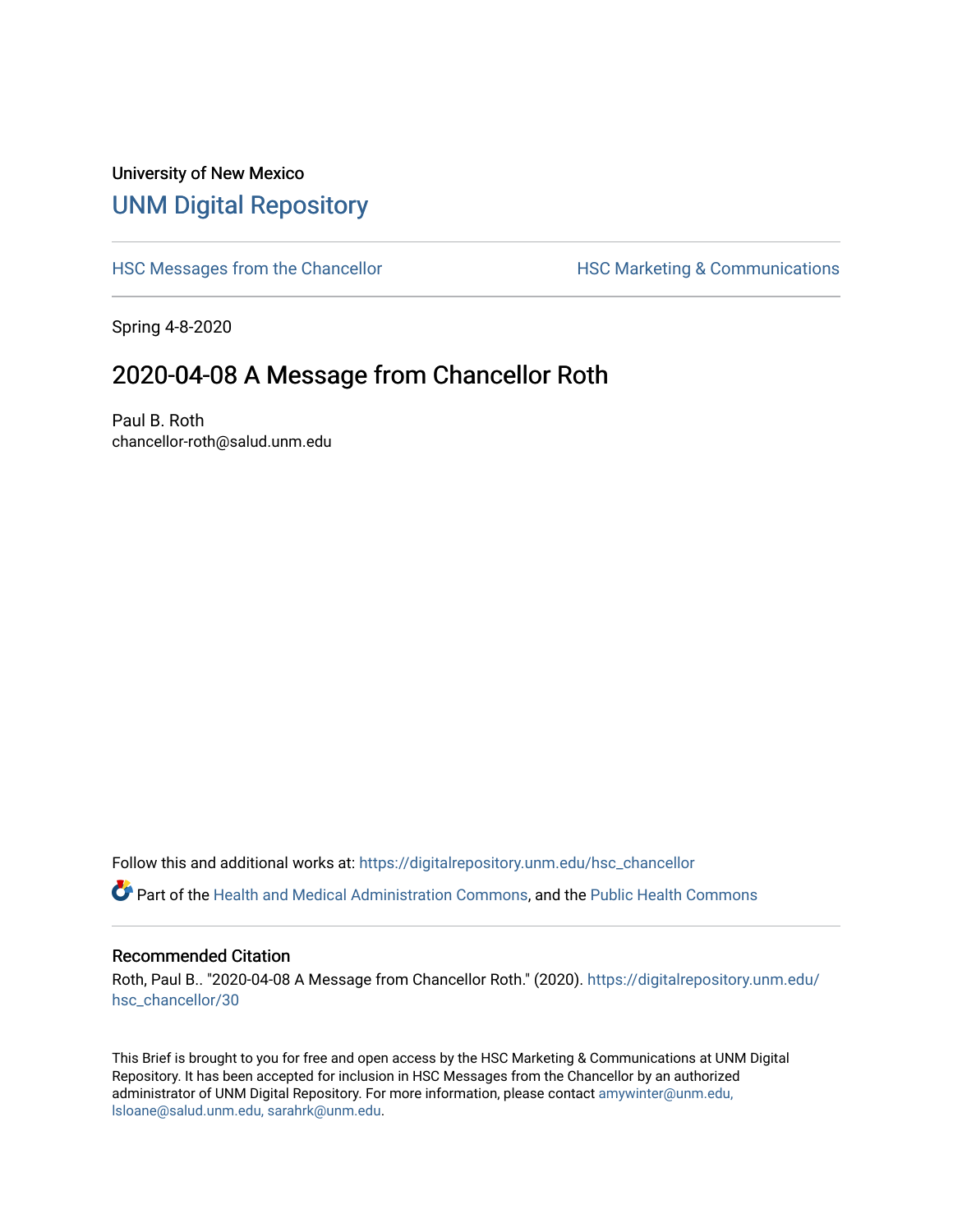

[View this email in your browser](https://mailchi.mp/7c3c7537b274/message-from-the-chancellor-coronavirus-4376584?e=b4bbfca2c0)

## **A Message from Chancellor Roth**

Dear Colleagues:

As of this afternoon, 865 New Mexicans have tested positive for the novel coronavirus and 16 patients have died. More than 23,000 tests have been administered. Please visit the [New Mexico Department of Health website](https://unm.us19.list-manage.com/track/click?u=59ce53c1a4dedb490bac78648&id=7641662fb5&e=b4bbfca2c0) for the latest updates.

While I lament the impact the COVID-19 infection is having on our state, I am struck by how compassionate and resourceful people can be in times of great need. I'd like to share with you a few accounts of how our faculty, staff and students have extended themselves to provide support for our patients, community – and one another.

Hannah Mullaney, a third-year student in our Physical Therapy doctoral program, praised the program's leadership and staff for minimizing disruptions occasioned by the COVID-19 outbreak. Division chief Beth Moody Jones, PT, DPT, EdD, MS, "knows each of us personally and deeply cares about our clinical education," Hannah writes. "That is part of the reason why she hosts weekly all-program check-ins. She gave Zoom accounts to the classroom leaders so that each cohort could stay connected, whether to study or just catch up."

Juliana Anastasoff, MS, is our Health Extension Regional Officer (HERO) in north-central New Mexico. On behalf of the UNM Office for Community Health she has spent years building an extensive regional network to promote community health, which has enabled her to provide her neighbors with critical support during this crisis. You can [read more about her efforts](https://unm.us19.list-manage.com/track/click?u=59ce53c1a4dedb490bac78648&id=89152ecc6a&e=b4bbfca2c0) here.

Finally, Warren Heffron, MD, professor emeritus and longtime chair in the Department of Family & Community Medicine, wanted to tell me about his family's extraordinary primary care provider, Toni Benton, MD (associate professor in Family & Community Medicine).